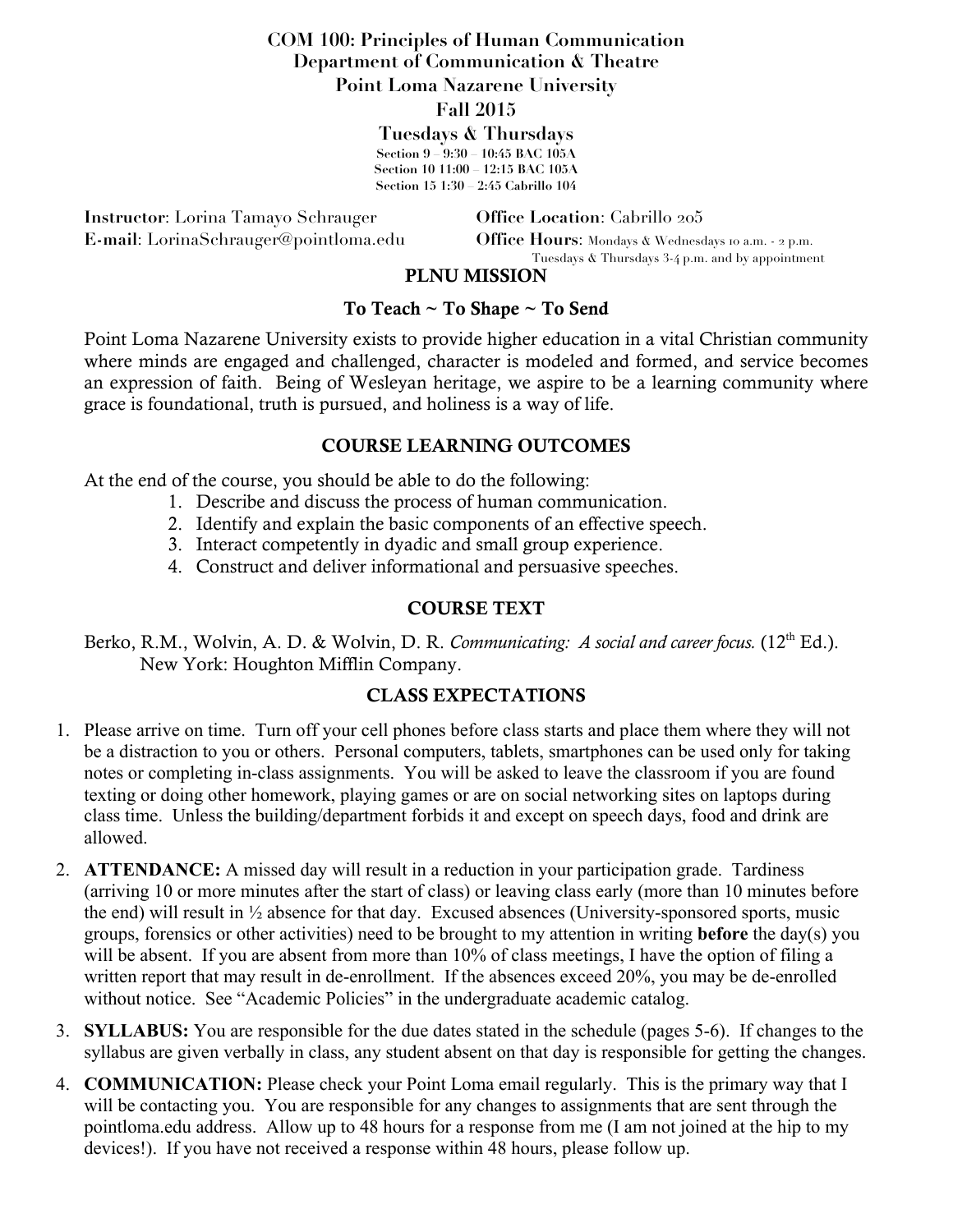- 5. **QUIZZES** will be given each class on the chapters and material assigned that week, as indicated on the syllabus. Make-ups will not be given unless you make prior arrangements with me.
- 6. **FINAL EXAMINATIONS** are scheduled for the week of December 14-18, 2015. No accommodations for early examinations or alternative days are allowed per university policy. The final examination schedule will be posted on Canvas and can also be accessed on the PLNU website.
- 7. **ASSIGNMENT SUBMISSIONS**: All work is due by 11:59 p.m. on the day indicated on the assignment requirement sheet and on the schedule. If you choose to turn in an assignment after the due date, you will be eligible for a reduced grade on the assignment. See assignment descriptions (on Canvas) for more details.
- 8. **SPEECHES:** You must be ready to deliver your speeches on your assigned day. If there are extenuating circumstances (medical or family emergencies, PLNU team games/activities), you may prearrange to exchange speech days with another student if prior notice is given to the instructor. I am not responsible for finding another student to switch with you.
- 9. **ACADEMIC HONESTY POLICY:** At PLNU, we want you to exhibit integrity in your work. If you reference another person, give them credit. If credit isn't given, it demonstrates academic irresponsibility and reflects disrespect for your community and yourself. As stated in the university catalogue: "Academic dishonesty is the act of presenting information, ideas, and/or concepts as one's own when in reality they are the results of another person's creativity and effort. Such acts include plagiarism, copying of class assignments, and copying or other fraudulent behavior on examinations. A faculty member who believes a situation involving academic dishonesty has been detected may assign a failing grade for a) that particular assignment or examination, and/or b) the course."
- 10. **ACADEMIC ACCOMMODATIONS**: Students requiring special accommodations on the basis of physical, learning or psychological disability for this class are required to file documentation with the Disability Resource Center (in the Bond Academic Center). The DRC will write me with recommendations as to how to meet the individual needs of the student. Please contact Nichole Hope-Moore (NicholeHope-Moore@pointloma.edu) within the first two weeks of the term so as to give accommodations as early as possible.
- 11. **FERPA POLICY:** In compliance with federal law, neither PLNU student ID nor social security number should be used in publicly posted grades or returned sets of assignments without written permission from the student. This class will meet the federal requirements by distributing all grades and papers individually. Also in compliance with FERPA, you will be the only person given information about your progress in this class unless you have designated others to receive it in the "Information Release" section of the student portal. See 'Policy Statements' in the undergrad student catalog.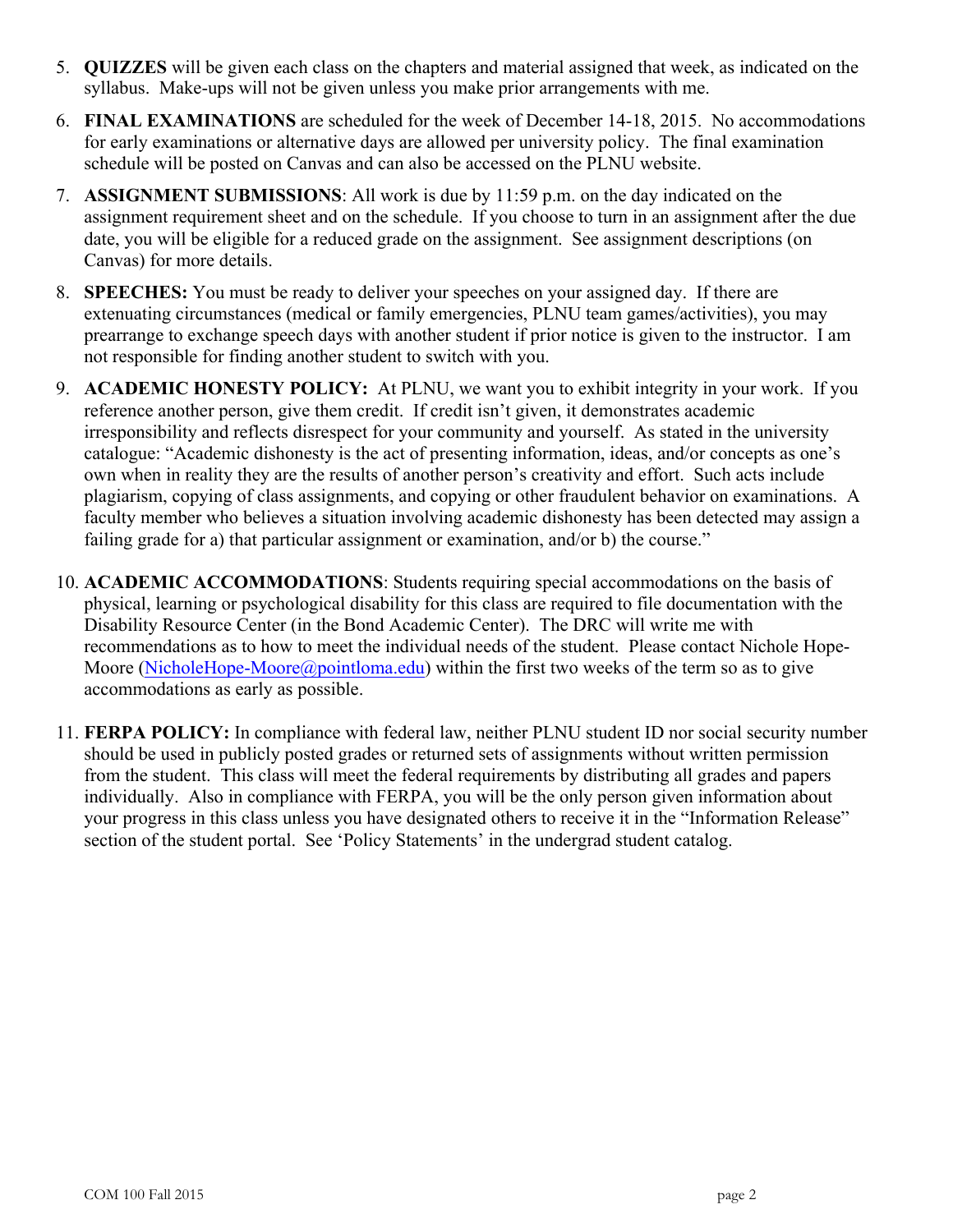#### GRADING

| <b>Assignment</b>          | <b>Description</b><br>(please see Canvas for detailed descriptions of each assignment) | <b>Points</b> |
|----------------------------|----------------------------------------------------------------------------------------|---------------|
| <b>Major Speeches</b>      | <b>Informative Speech</b>                                                              | 100           |
|                            | Persuasive Speech                                                                      | 100           |
|                            | Group Speech                                                                           | 150           |
| <b>Mini Speeches</b>       | Speech of Introduction                                                                 | 25            |
|                            | Impromptu                                                                              | 25            |
| <b>Written Assignments</b> | <b>Field Notes</b>                                                                     | 25            |
|                            | Communication Analysis (3 analyses $(a)$ 25 pts each)                                  | 75            |
|                            | Resume                                                                                 | 30            |
| Peer Feedback              | Each student will give feedback to three peers for the Informative and Persuasive      | 60            |
|                            | Speeches (6 assessments $(a)$ 10 pts each)                                             |               |
| <b>Reading Quizzes</b>     | There will be a quiz for each week reading is due (6 <i>quizzes</i> $(a)$ 10 pts each) | 60            |
| <b>Final Evaluation</b>    | $Exam$ – cumulative                                                                    | 250           |
| Attendance &               | Attendance = included in your Participation grade                                      |               |
| Participation              | Participation = $10\%$ of total grade                                                  | 100           |
| <b>TOTAL POINTS</b>        |                                                                                        | 1000          |

## **Points Percentage Grade**  $925 - 1000$  93 – 100 A  $895 - 924$  90 – 92 A- $885 - 894$  88 – 89 B+  $825 - 884$  83 – 87 B  $795 - 824$  80 – 82 B- $775 - 794$  78 – 79 C+  $725 - 774$  73 – 77 C  $695 - 724$  70 – 72 C- $675 - 694$  68 – 69 D+  $625 - 674$  63 – 67 D  $595 - 624$  60 – 62 D-0 – 594 0 - 59 F

### **GRADING SCALE**

#### **PARTICIPATION RUBRIC**

| <b>Points</b> | Grade | <b>Description</b>                                                                            |  |  |
|---------------|-------|-----------------------------------------------------------------------------------------------|--|--|
| $100 - 90$    | A     | Frequent participation in class discussions; listens and responds with thoughtful ideas; is   |  |  |
|               |       | proactive in offering ideas & viewpoints in group work; does not engage in distracting        |  |  |
|               |       | behavior (social media, texting, looking at other sites/homework while "taking notes")        |  |  |
| $80 - 89$     | B     | Participates in most class discussions; responds to others' input with little prompting; may  |  |  |
|               |       | engage in distracting behavior                                                                |  |  |
| 70 - 79       |       | Occasional participant in class discussions; has to be prompted to provide response and       |  |  |
|               |       | input; engages in distracting behavior                                                        |  |  |
| $60 - 69$     | D     | Infrequent participant in discussions; needs to be prompted often to respond; engages         |  |  |
|               |       | frequently in distracting behavior                                                            |  |  |
| 59 &          | F     | Little or no participation; is not proactive in class and small group $\&$ below discussions, |  |  |
| below         |       | even with prompting; engages frequently in distracting behavior                               |  |  |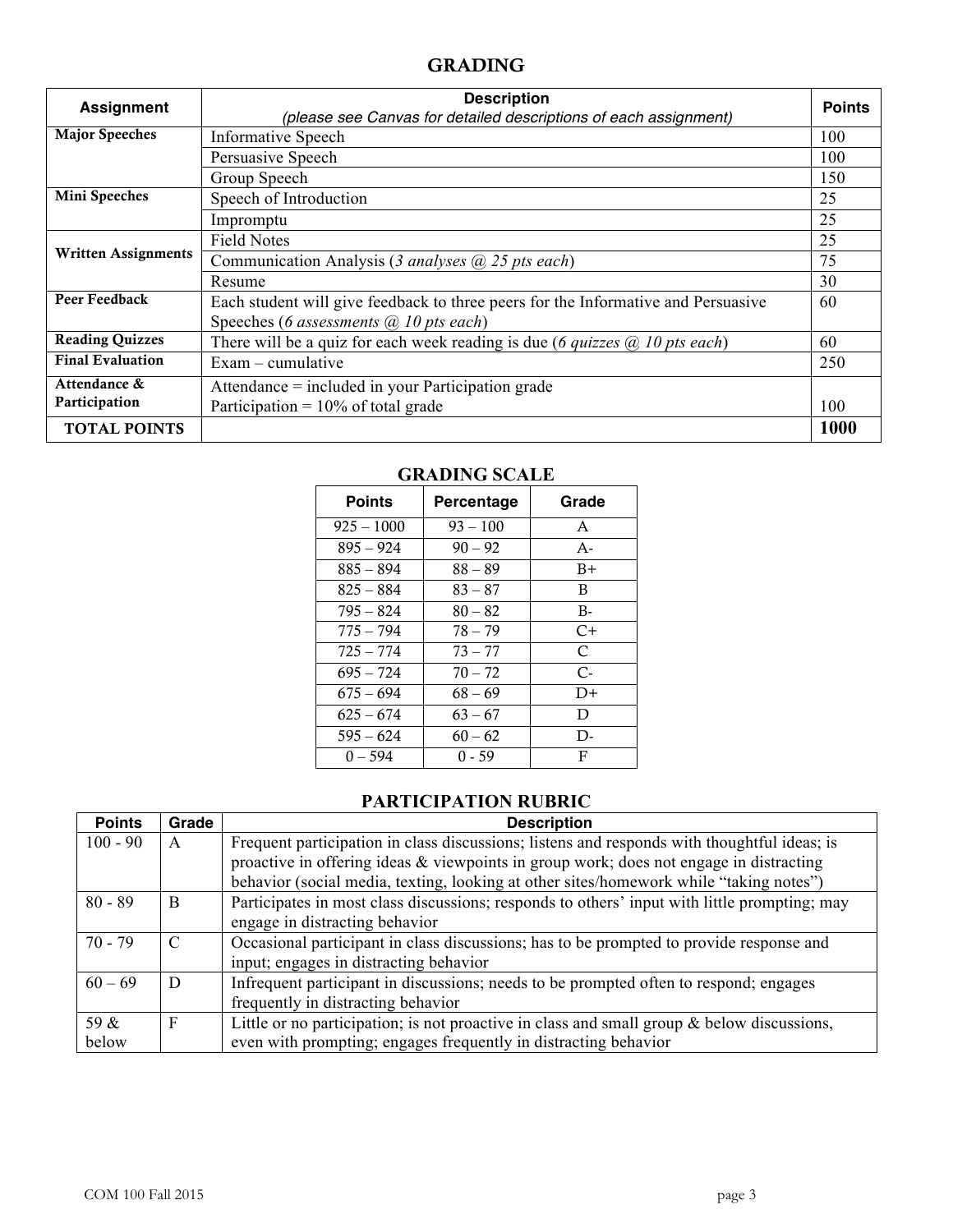## GRADING POLICY

The core of my grading philosophy is that one's grade is earned. In other words, you must work for the grade that you want. All assignments outlined in the following pages have requirements that outline the minimum expected—any student who fulfills the minimum requirements, earns, at best, a "C". In order to achieve "A" or "B" level work, a student must demonstrate work that is above and beyond the requirements of any given assignment, which include, but are not limited to: critical thinking, thorough analysis, and creativity.

**READING QUIZZES:** These assignments are objectively graded. Each quiz has 10 questions with each question worth one (1) point each. The quizzes will cover the big ideas in each chapter, regardless of whether or not the material was covered in class.

**WRITTEN ASSIGNMENTS:** There are a handful of written assignments planned for this course. The purpose of the written assignments are to help you analyze certain communication concepts and to think critically about them. These assignments will also help you practice the format of analysis I require on the oral portion of the final exam. Requirements for each assignment will be distributed well ahead of the due date. These assignments will be graded on the presence of critical thinking and insightful analysis.

**SPEECHES/PRESENTATIONS** make up the bulk of the semester grade. Each speech assignment has an accompanying list of requirements (see Canvas for detailed instructions) and will be graded on two different components: the content outline and the delivery.

For the speech outline, I will be looking for complete articulation of the main ideas of the speech, well-researched support of the main ideas, critical thinking and analysis of your research, coherent and logical organization of main and supporting points and proper formatting.

For the delivery of the speech, I look for application of the speech delivery concepts presented in class and in the textbook, evidence of rehearsal of the speech and, for each speech after the first major speech, improvement in delivery style. I take many notes during your presentations in order to provide you with feedback for improvement.

**PARTICIPATION** is one of the key components in a course such as COM 100. Participation includes, but is not limited to, volunteering points of view in class discussions, engaging in active listening of fellow students, refraining from texting, surfing the Internet on laptops, napping, casting the Confundus charm on classmates, harming bunnies or other activities unrelated to the class. Participation grade will be awarded on a holistic evaluation, based on the rubric on the previous page.

## ASSIGNMENT STYLE & FORMATTING

All speech outlines, the final paper and assignments are to be typed, double-spaced, using Times New Roman, 12 pt. font, with 1" margins. Speech outlines are required to use APA formatting for source citations and bibliographies.

Please refer to www.apa.org, http://owl.english.purdue.edu/owl/section/2/10/ or your friendly local librarian for help with paper formatting.

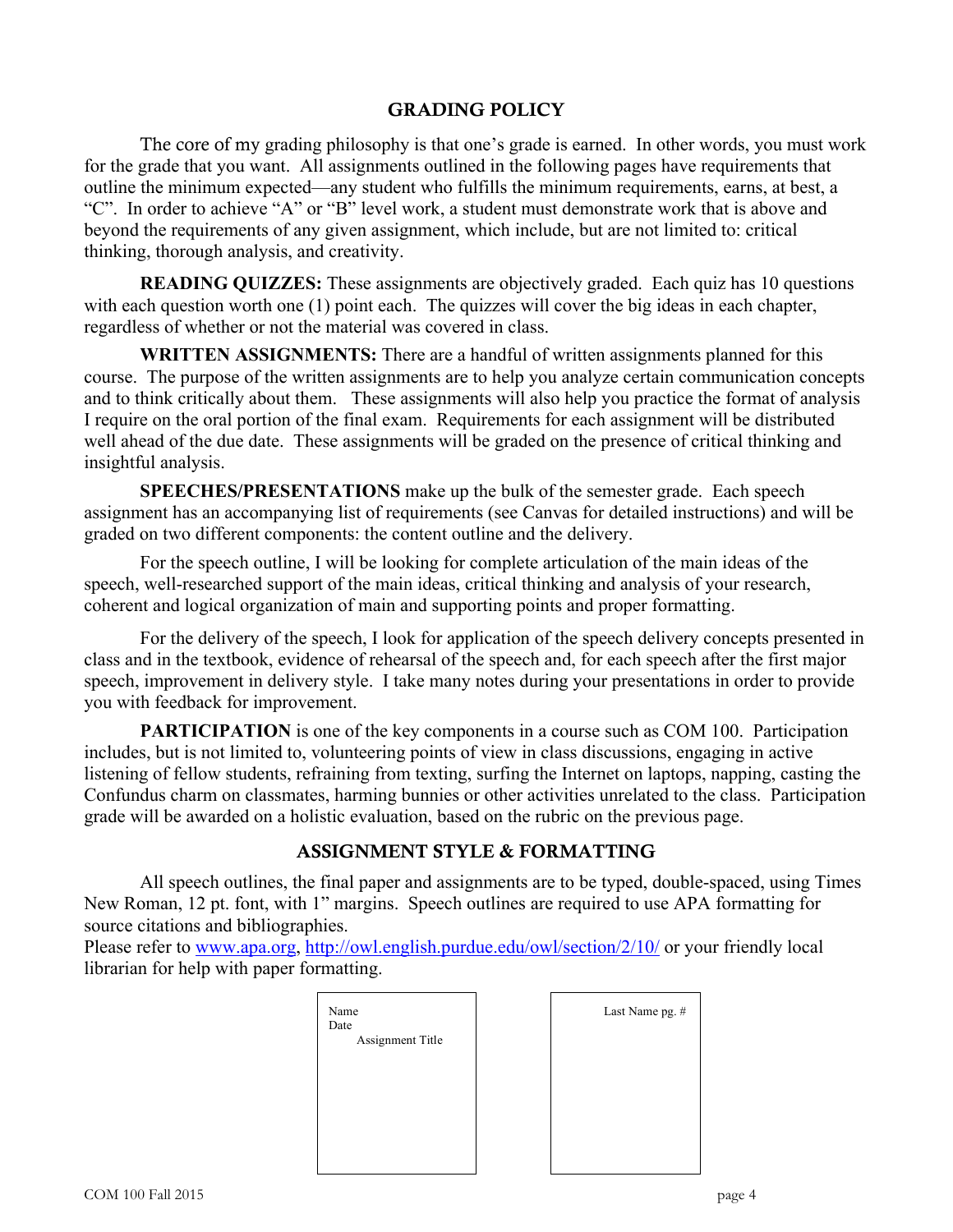# CLASS SCHEDULE

*(subject to change at the instructor's discretion)*

| <b>Date</b>    | Topic(s)                                                             | <b>Assignment(s)/Readings Due</b>                                                                                                                                           | <b>Homework</b>                                                                                                                      |
|----------------|----------------------------------------------------------------------|-----------------------------------------------------------------------------------------------------------------------------------------------------------------------------|--------------------------------------------------------------------------------------------------------------------------------------|
| September<br>3 | Welcome & Class overview<br>Speeches of Introduction                 |                                                                                                                                                                             |                                                                                                                                      |
| 8              | Intrapersonal Communication<br>Listening<br>Speeches of Introduction | NO quiz on these chapters, but the concepts<br>will appear in the final exam:<br>- Ch. 4 - "Listening"<br>- Ch. 5 - "The Self & Perception"                                 |                                                                                                                                      |
| 10             | Non-Verbal Communication                                             | - Ch. 3 - "Nonverbal Communication"                                                                                                                                         | $\Box$ Field Notes - do some people watching this<br>weekend and take note of what their non-<br>verbal behaviours are communicating |
| 15             | Interpersonal Communication                                          | - Ch. 6 - "Interpersonal and Electronically<br>Mediated Communication" &<br>- Ch. 7 - "Interpersonal Skills and Conflict<br>Management"                                     | Write Analysis #1 - Interpersonal &<br><b>Intercultural Communication</b><br>Study for Quiz #1                                       |
| 17             | Intercultural Communication<br>Quiz #1 (Chs. $6 \& 7$ )              |                                                                                                                                                                             |                                                                                                                                      |
| 22             | <b>Informative Speaking</b>                                          | - Ch. 14 - "Public Speaking: The Informative<br>Speech"<br>- Analysis #1 - Interpersonal & Intercultural<br>Communication (submit on Canvas)                                | Informative Speech: Brainstorm topics<br>Study for Quiz #2<br>Write Analysis #2 - Informative Speaking                               |
| 24             | Topic Selection & Research<br>Quiz #2 (Chs. 11 & 14)                 | - Ch. 11 - "Public Speaking: Planning the Messa;                                                                                                                            | Informative Speech: Decide on a topic<br>Begin researching your topic                                                                |
| 29             | Speech Development                                                   | - Ch. 12 - "Public Speaking: Developing the<br>Message"<br>- Analysis #2 - Informative Speaking (submit on<br>Canvas)                                                       | Informative Speech: Research your topic;<br>decide on 3 - 4 main points<br>Study for Quiz #3                                         |
| October 1      | Speech Organization<br>Quiz #3 (Chs. 12 & 13)                        | - Ch. 13 - "Public Speaking: Structuring the<br>Message"                                                                                                                    | Informative Speech: Begin organizing your<br>ideas in an outline                                                                     |
| 6              | Delivery<br>Quiz #4 (Ch. 16)                                         | - Ch. 16 - "Public Speaking: Presenting the<br>Message"<br><b>DRAFT Informative Speech Outlines for</b><br>10/13 speakers (submit on Canvas))                               | □ Informative Speech: Begin making<br>delivery notes from your content outline<br>Study for Quiz #4                                  |
| 8              | Speech Lab - working on<br>outlines and practicing delivery          | - DRAFT Informative Speech Outlines for<br>10/15 speakers (submit on Canvas)                                                                                                | Informative Speech: Polish outline<br>Practice your speech!                                                                          |
| 13             | <b>Informative Speeches</b>                                          | <b>FINAL Informative Speech Outlines 10/13</b><br><mark>speakers</mark> (paper copy, submit in class<br>- DRAFT Informative Speech Outlines for<br>10/20 (submit on Canvas) | Informative Speech: Polish outline<br>Practice your speech!                                                                          |
| 15             | <b>Informative Speeches</b>                                          | - FINAL Informative Speech Outlines 10/15<br>speakers (paper copy, submit in class)<br>- DRAFT Informative Speech Outlines for<br>10/22 (submit on Canvas)                  | Informative Speech: Polish outline<br>Practice your speech!                                                                          |
| 20             | <b>Informative Speeches</b>                                          | - FINAL Informative Speech Outlines 10/20<br>speakers - final draft (paper copy)                                                                                            | Informative Speech: Polish outline<br>Practice your speech!                                                                          |
| 22             | <b>Informative Speeches</b>                                          | - FINAL Informative Speech Outlines 10/22<br>speakers - final draft (paper copy)                                                                                            |                                                                                                                                      |
| 27             | Persuasion I                                                         | - Ch. 15 - "Public Speaking: The Persuasive<br>Speech"                                                                                                                      | Persuasive Speech: Find a partner &<br>brainstorm topics!<br>Write Analysis #3 - Persuasive Speaking<br>Study for Quiz #5            |
| 29             | Persuasion II<br>Quiz #5 (Ch. 15)                                    |                                                                                                                                                                             | Persuasive Speech: Choose topic                                                                                                      |